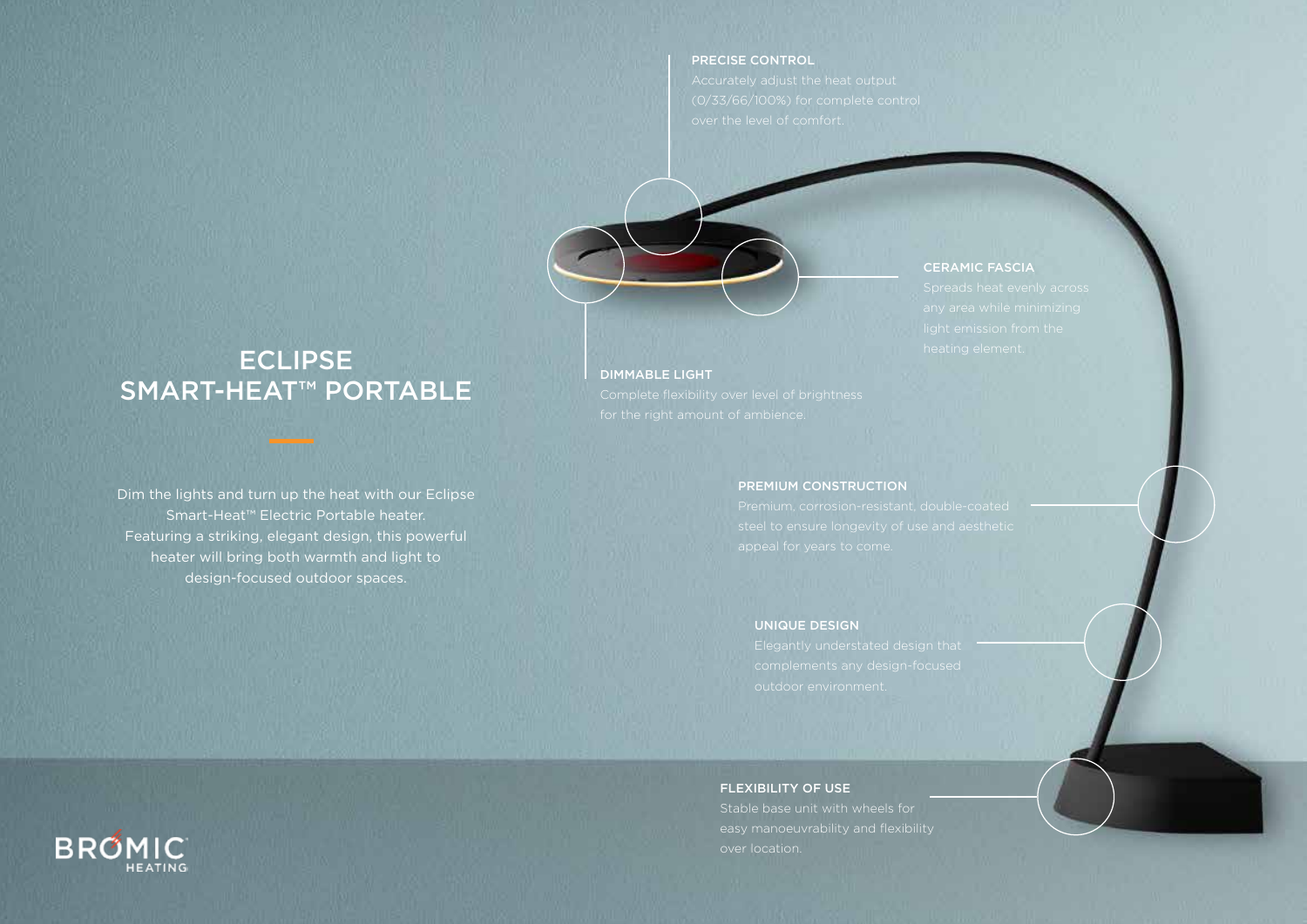# SPECIFICATIONS DIMENSIONS

Reference the specification guide below to help you select the correct solution for your needs.

### MODEL

| PRODUCT CODE                  | BH0820001-1                                   |
|-------------------------------|-----------------------------------------------|
| FUEL TYPE                     | ELECTRIC (2900W)                              |
| <b>COLOR</b>                  | MATTE BLACK                                   |
| MATERIAL (HEATER HEAD)        | PREMIUM COATED 304 STAINLESS STEEL            |
| MATERIAL (FREESTANDING FRAME) | PREMIUM, DOUBLE COATED STEEL                  |
| <b>HEAT AREA</b>              | 121FT <sup>2</sup>                            |
| LED COLOR                     | WARM WHITE - DIMMABLE                         |
| <b>LED TEMPERATURE</b>        | 3000K                                         |
| <b>LED LUMENS</b>             | 216.6                                         |
| RATED CURRENT & VOLTAGE       | 11.4 A (220V) / 11.8 A (230V) / 12.1 A (240V) |
| MINIMUM FLOOR CLEARANCE       | 79"                                           |
| <b>MOUNTING OPTIONS</b>       |                                               |
| <b>FREESTANDING</b>           | $\checkmark$                                  |
|                               |                                               |
| <b>CONTROL OPTIONS</b>        |                                               |
| <b>DIMMER CONTROL</b>         | <b>INCLUDED</b>                               |
| MASTER REMOTE ECLIPSE*        | BH3623002-1 (OPTIONAL)                        |

With a wide range of sizes available, find the ideal heater to suit your outdoor space.

### PRODUCT MEASUREMENTS





Measurements displayed within this catalog are minimum requirements for installation. Bromic takes no responsibility for incorrect or non-compliant installations. All measurements in this catalog are displayed in inches.

\*Control up to six zones of heaters with unlimited heaters per zone from a single remote.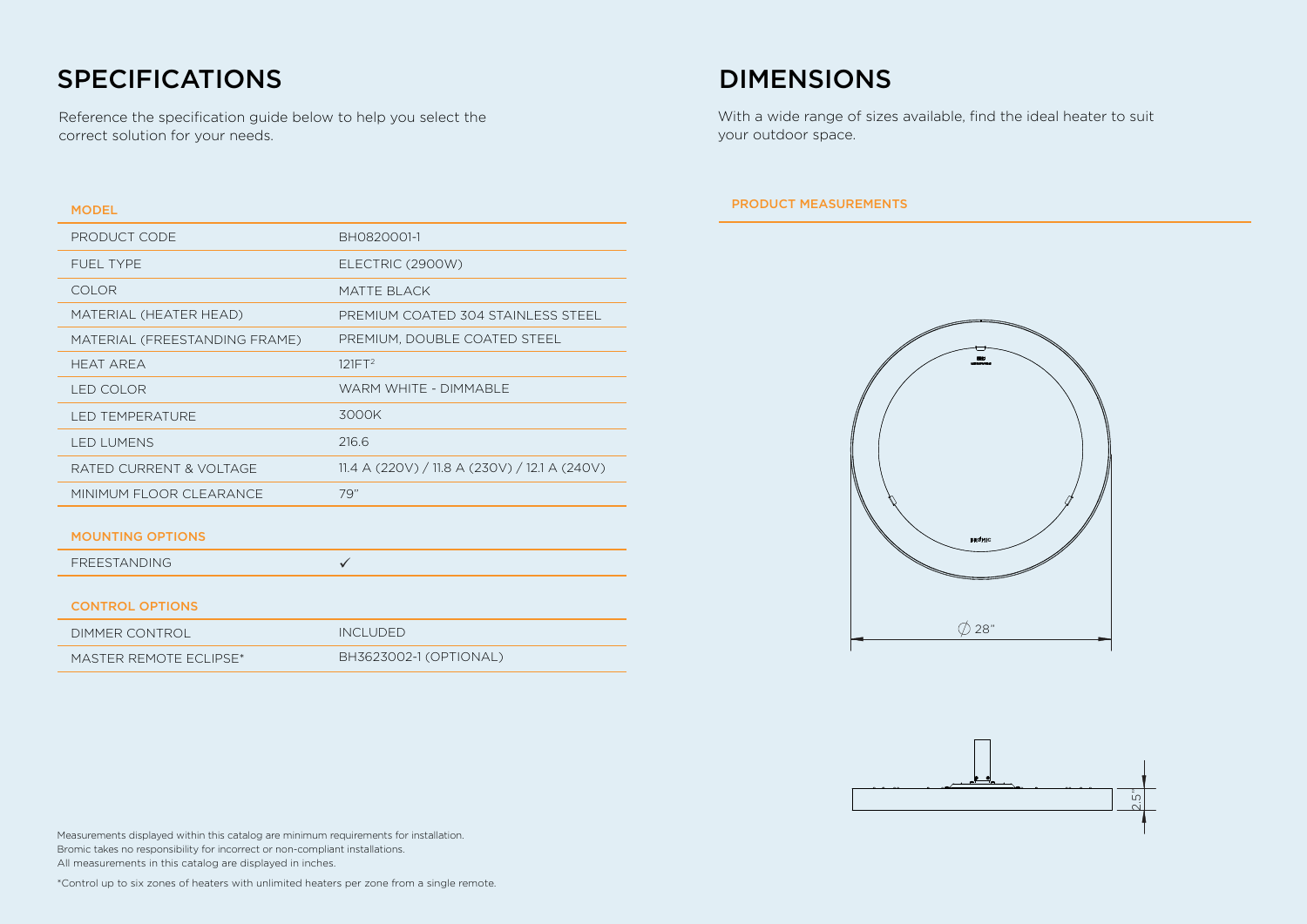# CLEARANCE

With a wide array of mounting options, Bromic offers solutions to compliment any décor and provide functionality for ambiance and comfort.

### FREESTANDING

# HEATING REACH

Creating ideal comfort levels, Bromic heaters offer a variety of heat distribution options to suit your outdoor heating needs.



\*HEAT AREA DEPENDENT ON AMBIENT TEMPERATURE AND WIND. OPTIMUM CONDITIONS EXPERIENCED AT APPROX 60°F AND IN A LOW WIND COVERED ENVIRONMENT.